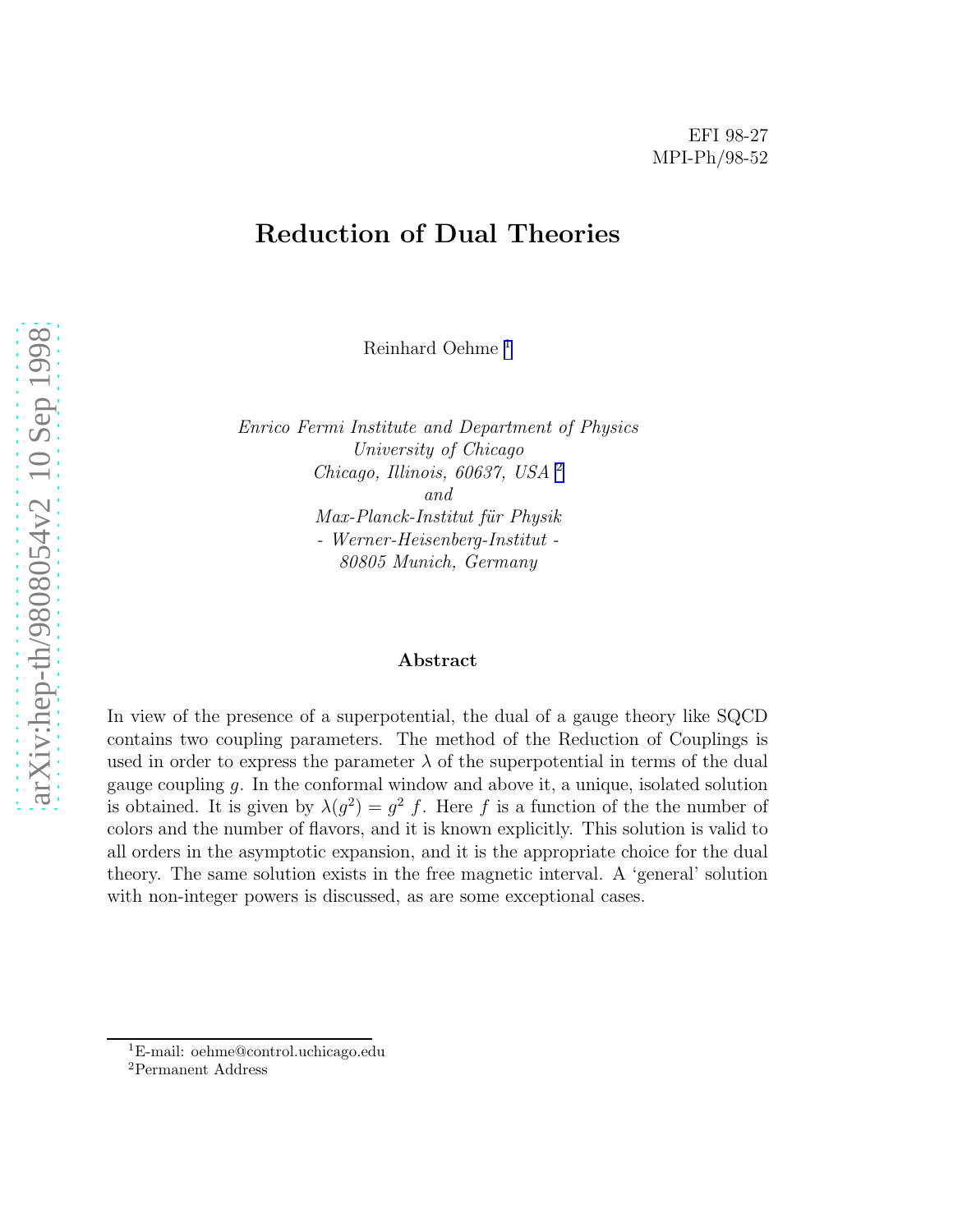## 1. Introduction

In earlier publications[[1](#page-14-0), [2](#page-14-0)], we have shown that certain results about the phase structure of SQCD and similar supersymmetric gauge theories, which are obtained withthe help of duality and holomorphy  $[3, 4, 5]$  $[3, 4, 5]$  $[3, 4, 5]$  $[3, 4, 5]$  $[3, 4, 5]$ , are in *quantitative* agreement with the consequences of our earlier work [\[6](#page-14-0), [7](#page-14-0), [8\]](#page-14-0) involving analyticity and superconvergenceof the gauge field propagator  $[9, 10, 11]$  $[9, 10, 11]$  $[9, 10, 11]$  $[9, 10, 11]$  $[9, 10, 11]$  $[9, 10, 11]$ ,  $[12, 13]$  $[12, 13]$ . This connection is of considerable interest, because the superconvergence arguments are also valid for non-supersymmetric theories. A particular problem in this comparison, and generally in the application of duality, is the more detailed characterization of the dual theory beyond the anomaly matching conditions. In[[1\]](#page-14-0), we have already given a brief sketch of the use, for this purpose, of the method of reduction of couplings [\[14,](#page-14-0) [15](#page-15-0), [16\]](#page-15-0). In dual SQCD, for example, the reduction method makes it possible to express the Yukawa coupling of the superpotential as a function of the coupling paramter associated with the dual gauge group. The result is a one-parameter magnetic theory, dual to the one-parameter electric gauge theory.

A priori, the reduction equations relate the original dual theory with two coupling parameters to a set of solutions which also has two parameters. There are two solutions with only the primary gauge coupling and no other parameters. They give rise to theories with remormalized power series expansions of their Green's functions. Asymptotically associated with one of these solutions is a 'general' solution. It contains a free parameter besides the gauge coupling, and generally leads to asymptotic expansions with fractional powers of this coupling. These expansions do not correspond to renormalized perturbation theory in the usual sense.

Up to this point, only the renormalization group has been used. However, one of the power series solutions is excluded by the requirements of duality, like preservation of global symmetries. The general solution does not result in a conventional renormalizable theory. Hence, there remains one single-coupling theory with renormalized asymptotic power series expansion, which is the appropriate dual of the original SQCD.

As we will see, the reduction brings out essential features of the dual theory which are not apparent in the two-coupling formulation.

It is the purpose of this paper, to present the results of the reduction of couplings in the conformal window, where the original and the dual theory are asymptotically free at small distances. In addition, we perform the reduction in the free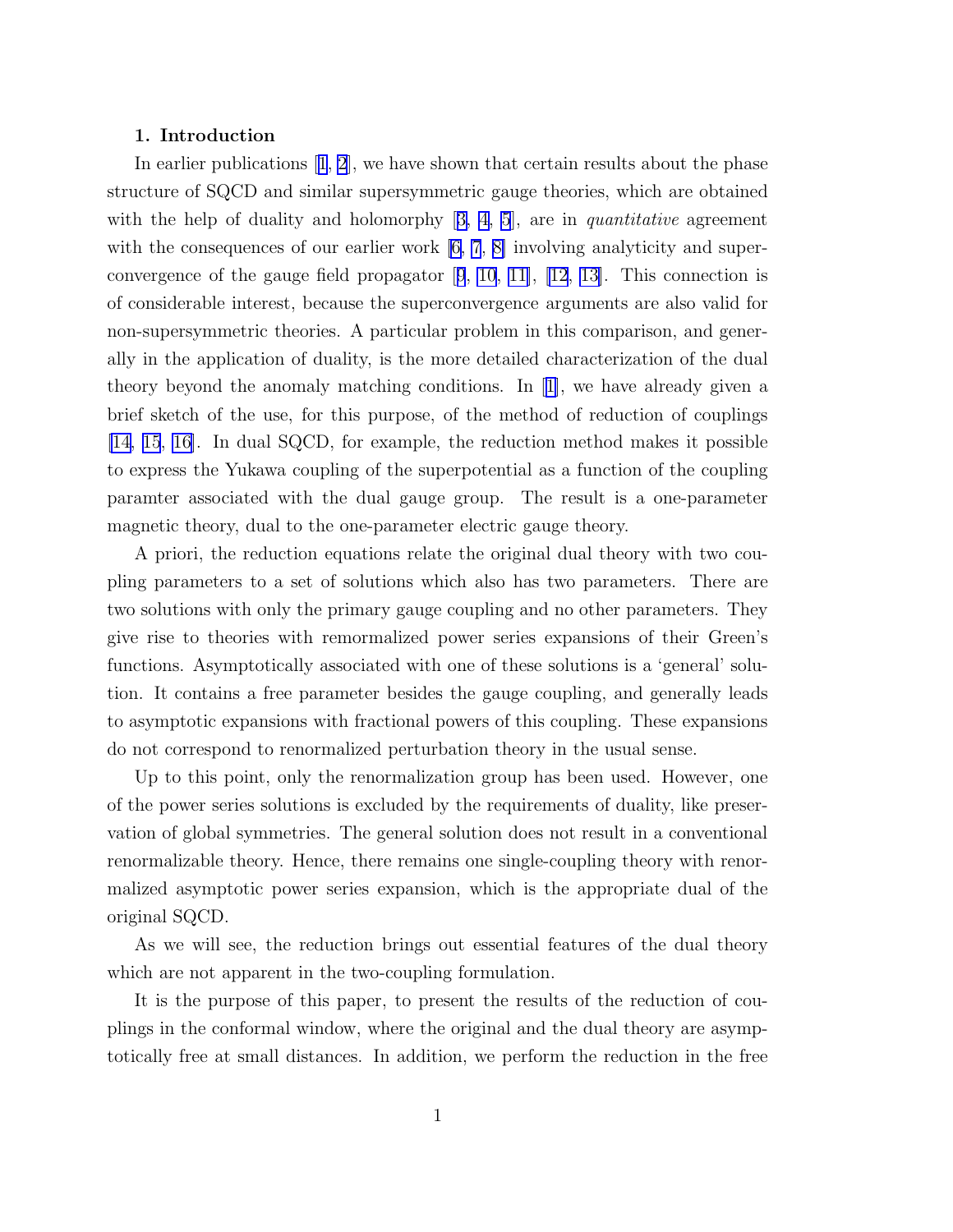magnetic region, where the correlation functions at large distances are those of the infrared-free magnetic gauge theory. We consider SQCD with the gauge group  $G = SU(N_C)$  and N = 1 supersymmetry. There are  $N_F$  superfields  $Q_i$  and their antifields  $\tilde{Q}^i$ ,  $i = 1, 2, ..., N_F$  in the fundamental representation. These fields are assumed to be massless. Otherwise, we suppose that there is a mass-independent renormalization scheme leading to renormalization group coefficients which are independent of mass parameters. The generalization to other gauge groups is certainly possible [\[17\]\[18](#page-15-0)]. In the presence of matter superfields in the adjoint representation, the construction of dual theories requires a superpotential also on the electric side [\[19](#page-15-0)], and a corresponding reduction would be indicated already there. For a discussionof duality in general superconformal  $N = 1$  models, we refer to [[20](#page-15-0)].

# 2. Reduction

In order to fix the notation, and for the later discussion of fixed points in the conformal window, we reproduce the one- and two-loop  $\beta$ -function coefficients for SQCD:

$$
\beta_e(g_e^2) = \beta_{e0} g_e^4 + \beta_{e1} g_e^6 + \cdots, \qquad (1)
$$

with

$$
\beta_{e0} = (16\pi^2)^{-1}(-3N_C + N_F) \n\beta_{e1} = (16\pi^2)^{-2} \left(2N_C(-3N_C + N_F) + 4N_F \frac{N_C^2 - 1}{2N_C}\right).
$$
\n(2)

The label e indicates that these  $\beta$ -functions refer to the 'electric' theory. Later, we will omit a corresponding label for the functions of the 'magnetic' theory. The theory dual to SQCD involves the gauge group  $G^d = SU(N_C^d)$ , with  $N_C^d = N_F N_C$ . There are  $N_F$  quark superfields  $q_i, \, \tilde{q}^i, \, i = 1, 2, ..., N_F$  in the fundamental representation of  $G^d$ , as well as  $N_F^2$  gauge singlet superfields  $M_j^i$ . The superfields M are independent, and cannot be constructed from q and  $\tilde{q}$ . The number of flavors  $N_F$  is the same for SQCD and for dual SQCD, because both theories must have equal global symmetries. The construction of the dual theory is done essentially on the basis of the anomaly matching conditions[[5,](#page-14-0) [21](#page-15-0)], which require the colorless fields  $M_j^i$  and their coupling via the superpotential

$$
W = \sqrt{\lambda} M_j^i q_i \tilde{q}^j. \tag{3}
$$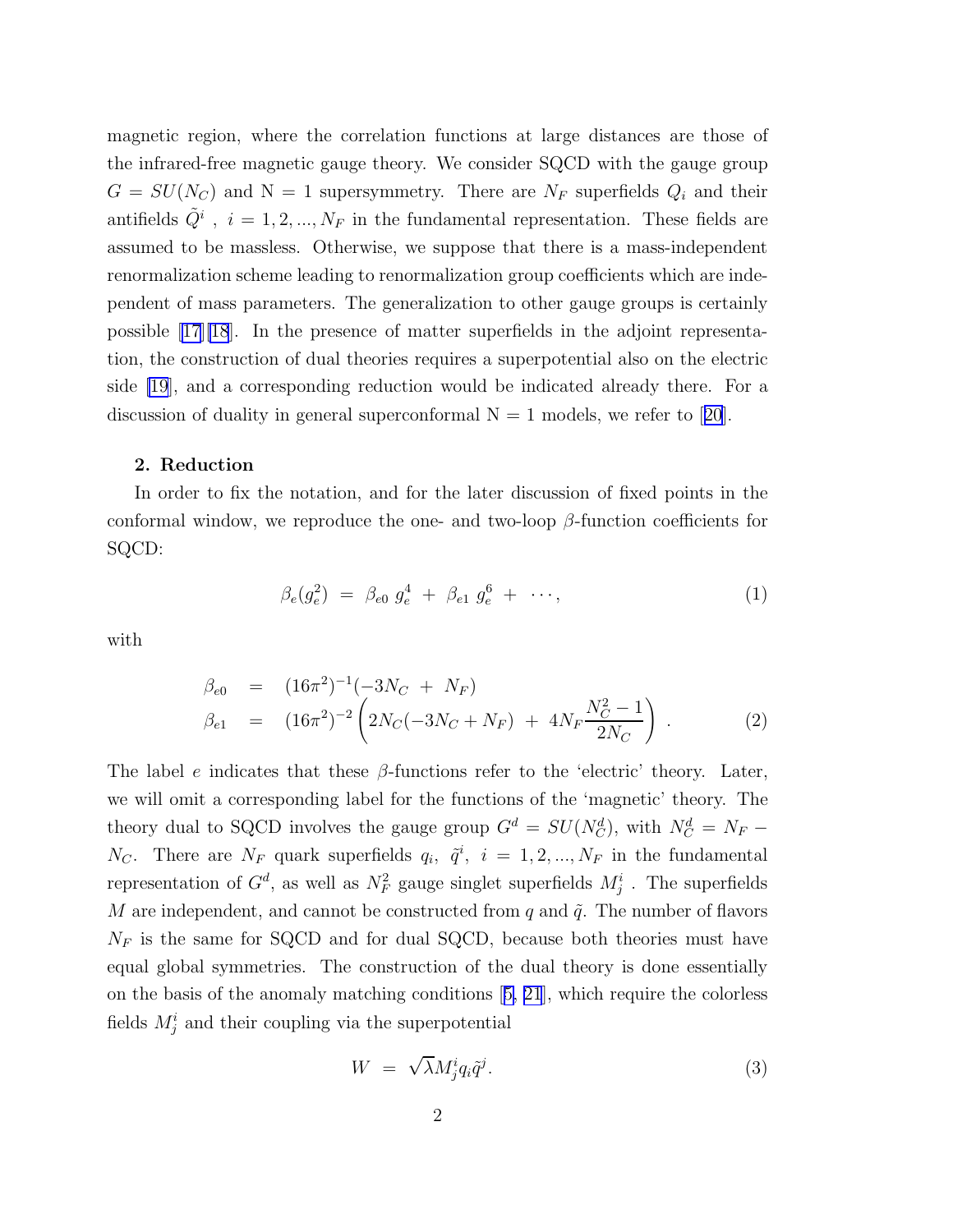A priori, the dual theory has two parameters, the gauge coupling  $g^2$  and the Yukawa coupling  $\lambda$ . The presence of the superpotential is of importance, not only for the coupling of the M-superfield, but also in order to remove a global  $U(1)$  symmetry acting on this field, which would otherwise be present. This symmetry has no counterpart in the electric theory. It would destroy the match between the physical symmetries of both theories, which is essential for duality. Consequently, we will accept only reductions which do not switch-off the superpotential.

Wewrite the  $\beta$ -functions [[22](#page-15-0)] of the magnetic theory in the form:

$$
\begin{array}{rcl}\n\beta(g^2, \lambda) & = & \beta_0 \; g^4 \; + \; (\beta_1 \; g^6 \; + \; \beta_{1, \lambda} \; g^4 \lambda) \; + \; \cdots \\
\beta_\lambda(g^2, \lambda) & = & c_\lambda g^2 \lambda \; + \; c_{\lambda \lambda} \lambda^2 \; + \; \cdots \, .\n\end{array}\n\tag{4}
$$

The coefficients are given by

$$
\beta_0 = (16\pi^2)^{-1} (3N_C - 2N_F) \n\beta_1 = (16\pi^2)^{-2} \left( 2(N_F - N_C)(3N_C - 2N_F) + 4N_F \frac{(N_F - N_C)^2 - 1}{2(N_F - N_C)} \right) \n\beta_{1,\lambda} = (16\pi^2)^{-2} \left( -2N_F^2 \right) \n\alpha_{\lambda} = (16\pi^2)^{-1} \left( -4 \frac{(N_F - N_C)^2 - 1}{2(N_F - N_C)} \right) \n\alpha_{\lambda\lambda} = (16\pi^2)^{-1} (3N_F - N_C)
$$
\n(5)

We now want to express the Yukawa coupling  $\lambda$  as a function of the gauge coupling  $g^2$ , which we choose as the primary coupling parameter:  $\lambda = \lambda(g^2)$ . The method of reduction is based upon the requirement that the Green's functions of the reduced one-parameter theory satisfy the appropriate renormalization group equations involving the single coupling parameter  $g^2$ . The corresponding  $\beta$ -function is then given by

$$
\beta(g^2) = \beta(g^2, \lambda(g^2)). \tag{6}
$$

Comparing the renormalization group relations for the one-paramter and the twoparameter theories, we obtain the reduction equations <sup>3</sup>

$$
\beta(g^2)\frac{d\lambda(g^2)}{dg^2} = \beta_\lambda(g^2) , \qquad (7)
$$

<sup>&</sup>lt;sup>3</sup>For recent surveys of the reduction method, see [\[15, 23](#page-15-0)]. The case of two couplings has been discussed in detail in[[24\]](#page-16-0).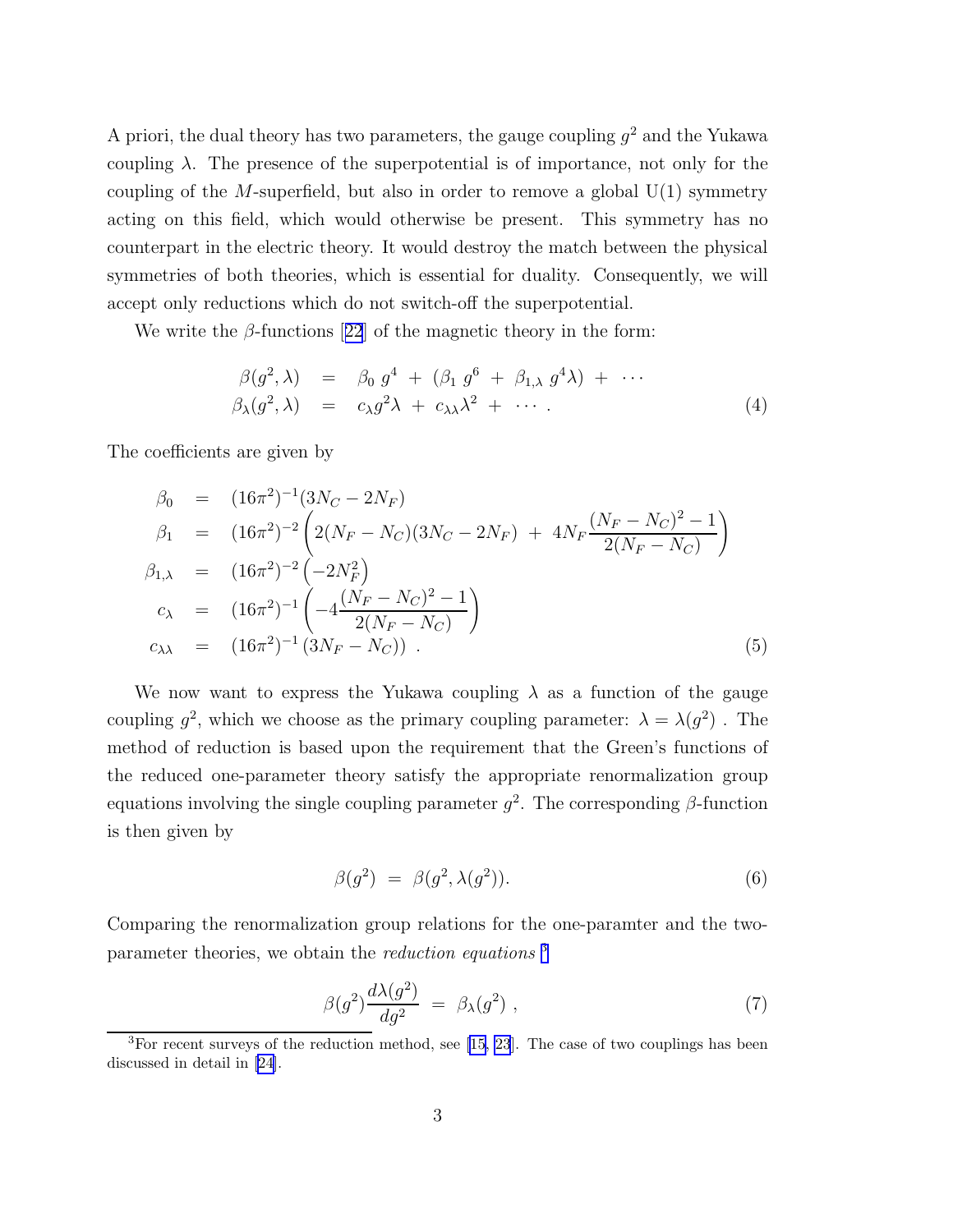where  $\beta(g^2)$  has been defined in Eq.(6) above, and

$$
\beta_{\lambda}(g^2) = \beta_{\lambda}(g^2, \lambda(g^2)) . \tag{8}
$$

The reduction equation (7) is necessary and sufficient for the validity of the renormalization group equations for the Green's functions of the reduced one-parameter theory. It can also be obtained from the renormalization group equations for the effective couplings  $\bar{g}^2(u)$  and  $\bar{\lambda}(u)$  by elimination of the scaling parameter u in favor of the the function  $\lambda(u)$ , using proper caution. With the asymptotic expansions of the  $\beta$ -functions as given in Eq.(4), the reduction equation is singular at  $g^2 = 0$ . Uniformisation transformations can remove the singularity and show that all solution have asymptotic series expansions at the origin [\[14](#page-14-0), [25\]](#page-16-0). These expansions may contain non-integer powers.

After these preliminaries, we return to the reduction of dual SQCD. At first we consider solutions[[24](#page-16-0), [26](#page-16-0), [27](#page-16-0)] which have asymptotic power series expansions for  $g^2 \to 0$ . We can restrict ourselves to solutions where the ratio  $\lambda(g^2)/g^2$  is bounded at  $g^2 = 0$ . As seen from the reduction equation (7), an Ansatz with  $\lambda(0) \neq 0$  would require  $\beta_{\lambda}(0, \lambda(0)) = 0$  since we have  $\beta(0, \lambda(0)) = 0$ . This constraint is generally not fullfilled.

We write

$$
\lambda(g^2) = g^2 f(g^2)
$$
, with  $f(g^2) = f_0 + \sum_{m=1}^{\infty} \chi^{(m)} g^{2m}$ . (9)

Substitution into the reduction equation (7) yields the fundamental one-loop relation

$$
\beta_0 f^0 = \left( c_{\lambda \lambda} f^0 + c_{\lambda} \right) f^0 \,. \tag{10}
$$

There are two solutions:

$$
f^0 = f_{00} = 0
$$
 and  $f^0 = f_{01} = \frac{\beta_0 - c_\lambda}{c_{\lambda \lambda}}$ , (11)

where  $f_{01}$  is a function of  $N_C$  and  $N_F$ , and is given by

$$
f_{01}(N_C, N_F) = \frac{N_C (N_F - N_C - 2/N_C)}{(N_F - N_C)(3N_F - N_C)}.
$$
\n(12)

Here and in the following, we do not consider possible additional terms which vanish exponentially or faster[[27\]](#page-16-0).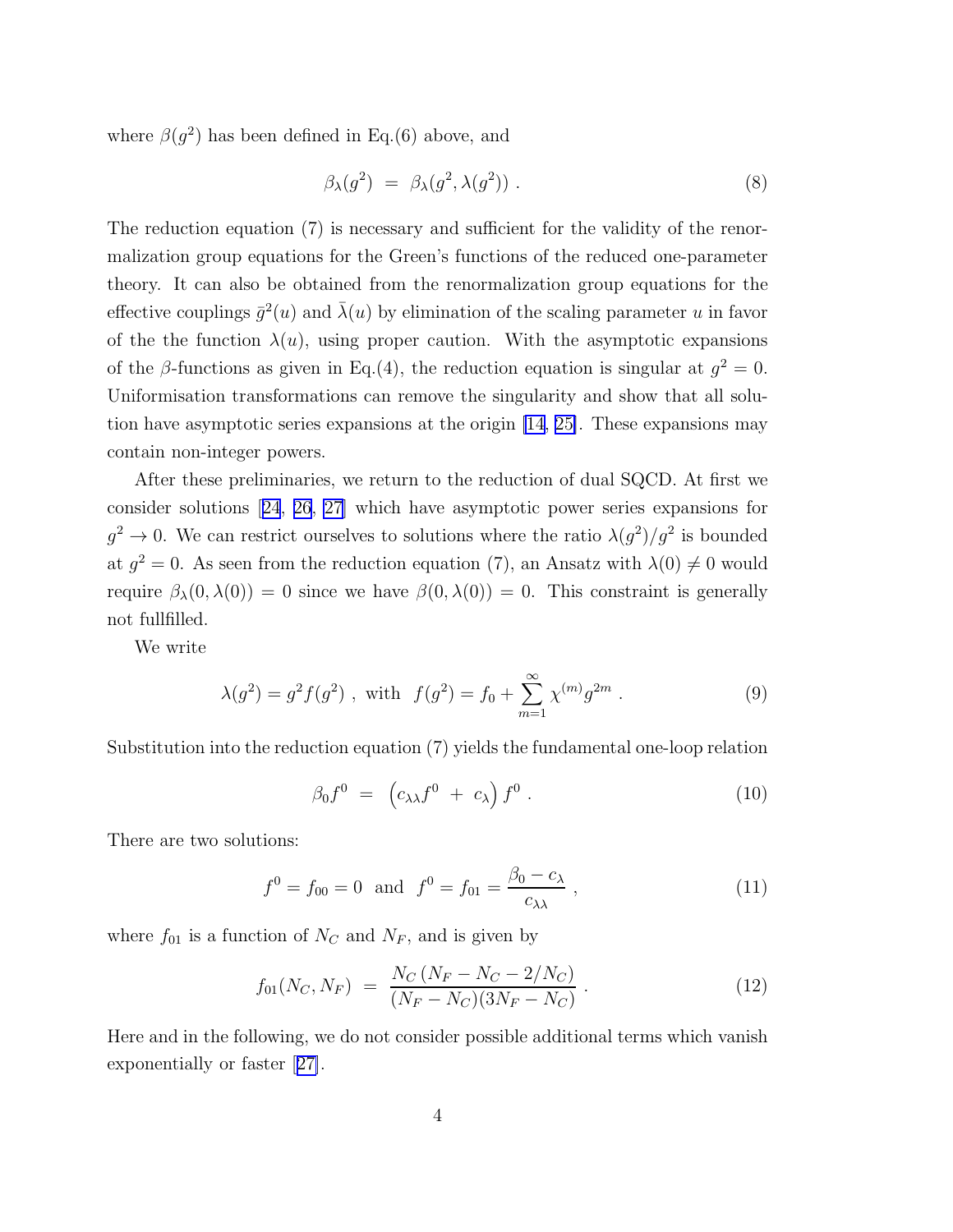The one-loop equation (10) is the fundamental relation for reductions. One loop criteria also decide whether the higher order coefficients are determined by the reduction equation. Up to  $m + 1$  loops, we have the relations:

$$
(M(f^{0}) - m\beta_{0}) \chi^{(m)} = (\beta_{m}(f^{0})f^{0} - \beta^{(m)}(f^{0})) + X^{(m)}, \qquad (13)
$$

where  $m = 1, 2, \ldots$ . Here we have written the expansions of  $\beta(g^2)$  and  $\beta_{\lambda}(g^2)$  in a form, which will also turn out to be very useful later:

$$
\beta(g^2) = \beta(g^2, g^2 f(g^2)) = \sum_{n=0}^{\infty} \beta_n(f)(g^2)^{n+2}
$$

$$
\beta_{\lambda}(g^2) = \beta_{\lambda}(g^2, g^2 f(g^2)) = \sum_{n=0}^{\infty} \beta_{\lambda}^{(n)}(f)(g^2)^{n+2},
$$
(14)

where

$$
\beta_0(f) = \beta_0, \quad \beta_1(f) = \beta_1 + \beta_{1\lambda}f, \quad \beta_{\lambda}^{(0)} = c_{\lambda}f + c_{\lambda\lambda}f^2, \quad etc. \tag{15}
$$

The coefficient  $M(f^0)$  in Eq.(13) given by

$$
M(f^0) = c_\lambda + 2c_{\lambda\lambda}f^0 - \beta_0.
$$
 (16)

The rest term  $X^{(m)}$  depends only upon the coefficients  $\chi^{(1)}, \ldots, \chi^{(m-1)}$ , and upon the  $\beta$ -function coefficients in Eqs.(14) of the order  $m-1$  and lower, evaluated at  $f = f^0$ . It vanishes for  $\chi^{(1)} = \ldots = \chi^{(m-1)} = 0$ . We see that the *one-loop* criteria

$$
\left(M(f^0) - m\beta_0\right) \neq 0 \quad \text{for} \quad m = 1, 2, \dots \tag{17}
$$

are sufficient to insure that all coefficients  $\chi^{(m)}$  in the expansion (9) are determined. Then the reduced theory has a renormalized power series expansion in  $g^2$ . All possible solutions of this kind are fixed by the one-loop equation (10) for  $f^0$ . In order to discuss the solutions for dual SQCD, it is convenient to consider characteristic intervals in  $N_F$  separately.

#### 3. Conformal Window

We consider first the *conformal window* where  $\frac{3}{2}N_C$  <  $N_F$  <  $3N_C$ . <sup>4</sup> Here both SQCD and dual SQCD are asymptotically free at small distances, as seen from

<sup>&</sup>lt;sup>4</sup>See page 450 of [\[8](#page-14-0)], where the existence of a phase transition at  $N_F = \frac{3}{2}N_C$  has already been derived on the basis of superconvergence relations, and[[6\]](#page-14-0) for the corresponding non-SUSY result.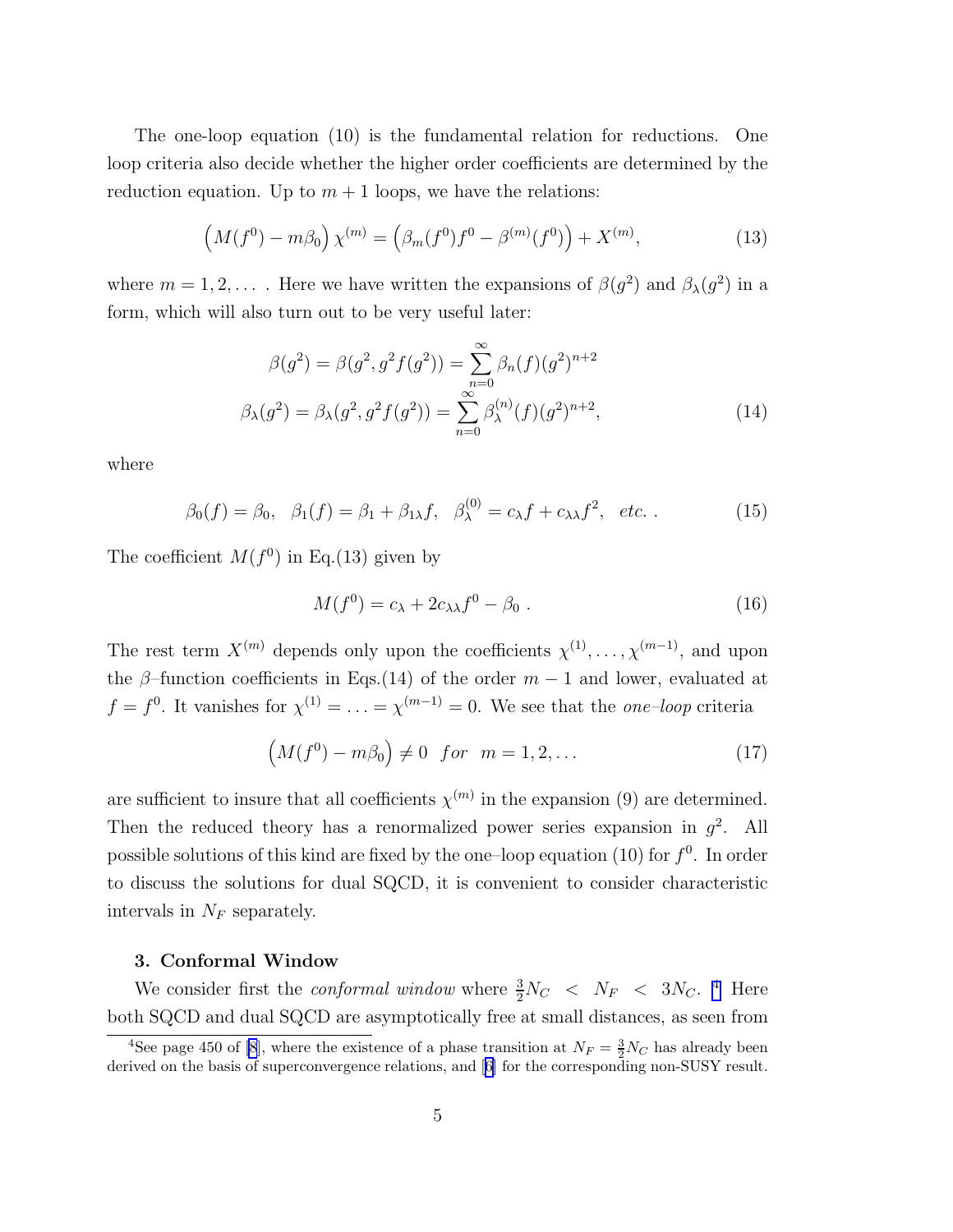Eqs.(2) and (5). We consider first the solution with  $f^0 = f_{01}$  as given by Eq.(12). In the widow we have  $f_{01} > 0$ , as required by the superpotential. The factor in front of the coefficient  $\chi^{(m)}$  in Eq.(13) is of the form

$$
(M(f_{01}) - m\beta_0) = -\beta_0(\xi + m) , \qquad (18)
$$

where

$$
\xi(N_C, N_F) = \frac{N_C (N_F - N_C - 2/N_C)}{(N_F - N_C)(2N_F - 3N_C)}.
$$
\n(19)

In the widow, we have  $\xi > 0$ , and hence the coefficients  $\chi^{(m)}$  in the expansion (9) are all determined.

To go further, it is useful to consider regular reparametrisations of the theory [\[24\]](#page-16-0). These transformations leave the physics unchanged, but the  $\beta$ -functions of the original theory are generally not invariant. An important exception are the lowest order terms. We will use reparametrization in order to transform the fixed coefficients  $\chi^{(m)}$  to zero. The transformations in question are of the form

$$
g'^2 = g^2 + a^{(20)}g^4 + a^{(11)}g^2\lambda + \cdots,
$$
  
\n
$$
\lambda' = \lambda + b^{(20)}\lambda^2 + b^{(11)}\lambda g^2 + \cdots,
$$
\n(20)

and they leave the one-loop quantities  $\beta_0$ ,  $\beta_\lambda^{(0)}$  $\Lambda^{(0)}(f^0)$ ,  $f^0$  and  $M(f^0)$  invariant. On the other hand, there is a sufficient number of free parameters in the transformations (20), so that we can arrange for all coefficients  $\chi^{(m)}$  in the expansion (9) to be transformed to zero. Hence the power series solution (9) reduces to the simple form

$$
\lambda(g^2) = g^2 f_{01}(N_C, N_F) , \qquad (21)
$$

with  $f_{01}$  given by Eq.(12). The β-functions of the reduced theory, as defined by the solution (21), are now simply given by Eqs. (14) with the argument f of the coefficient functions replaced by  $f_{01}(N_cN_F)$ , so that they are constants:

$$
\beta(g^2) = \beta(g^2, g^2 f_{01}) = \sum_{n=0}^{\infty} \beta_n(f_{01})(g^2)^{n+2}, \quad \beta_\lambda(g^2) = f_{01}\beta(g^2) \,. \tag{22}
$$

The second relation follows from the reduction equation (7) with Eq.(21). The coefficient  $\beta_0$  is as given in Eq.(5), and for  $\beta_1(f_{01})$  we obtain explicitly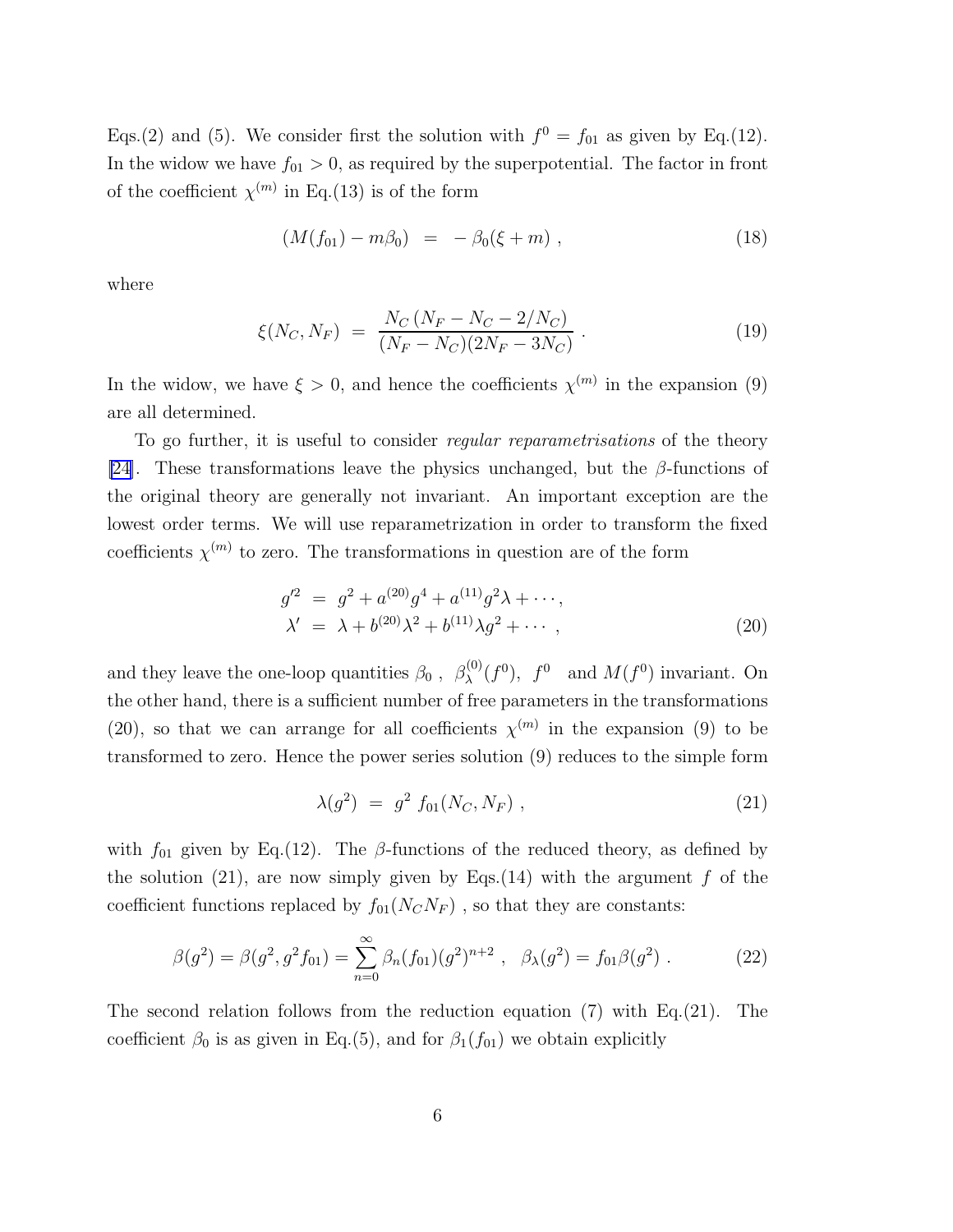$$
(16\pi^2)^2 \beta_1(f_{01}) = 2(N_F - N_C)(3N_C - 2N_F) + 4N_F \frac{(N_F - N_C)^2 - 1}{2(N_F - N_C)} -4N_F^2 \frac{N_C(N_F - N_C - 2/N_C)}{2(N_F - N_C)(3N_F - N_C)}.
$$
 (23)

These relations are used later in connection with the infrared fixed point of dual SQCD in the conformal window near  $N_F = \frac{3}{2}N_C$ . We must note here, that for the expansion (22), in addition to  $\beta_0$ , the two-loop coefficient  $\beta_1(f_{01})$  is reparametrization *invariant*. This result follows because  $f_{01}$  satisfies the reduction equation (10) [\[27](#page-16-0)].

We now turn to the second solution of the reduction equation (7), which is associated with the one-loop result  $f_0 = f_{00} = 0$  in Eq.(11). Here the expansion coefficients  $\chi^{(m)}$  in the series (9) have the factor

$$
(M(0) - m\beta_0) = +\beta_0(\xi - m) , \qquad (24)
$$

with  $\xi(N_C, N_F)$  given in Eq.(19). In all cases where  $\xi$ , which is positive in the conformal window, is not an integer, the coefficients  $\chi^{(m)}$  are again determined. They all vanish, as seen from Eq.(13), and hence the corresponding solution is

$$
\lambda(g^2) \equiv 0 \tag{25}
$$

This solution represents a well defined renormalized theory with an asymptotic power series expansion in the gauge coupling  $g^2$ . As we have discussed before, it is not acceptable as a dual theory of SQCD because of the vanishing superpotential.

The situation described above prevails for most values of  $N_C$  and  $N_F$  in the window. An exception is the case  $N_C = 3$ ,  $N_F = 5$ , where we have  $\xi(3,5) =$ +2. Then the coefficient of the power  $g^4$  in the expansion (9) vanishes, and after reparametrization, we have the solution

$$
\lambda(g^2) = A g^6 + \chi^{(3)} g^8 + \cdots. \tag{26}
$$

Here the coefficient A is undetermined. Once A is given, the higher order coefficients are fixed. For  $A = 0$ , they all vanish and we have again Eq.(25). For the exceptional situation mentioned here, and two similar cases encountered later in the free magnetic interval, the dual gauge group is  $G<sup>d</sup> = SU(2)$ , which has some special features not present for lager values of  $N_C^d$ . Here we consider the solution (26) as a special case of the 'general' solution discussed below.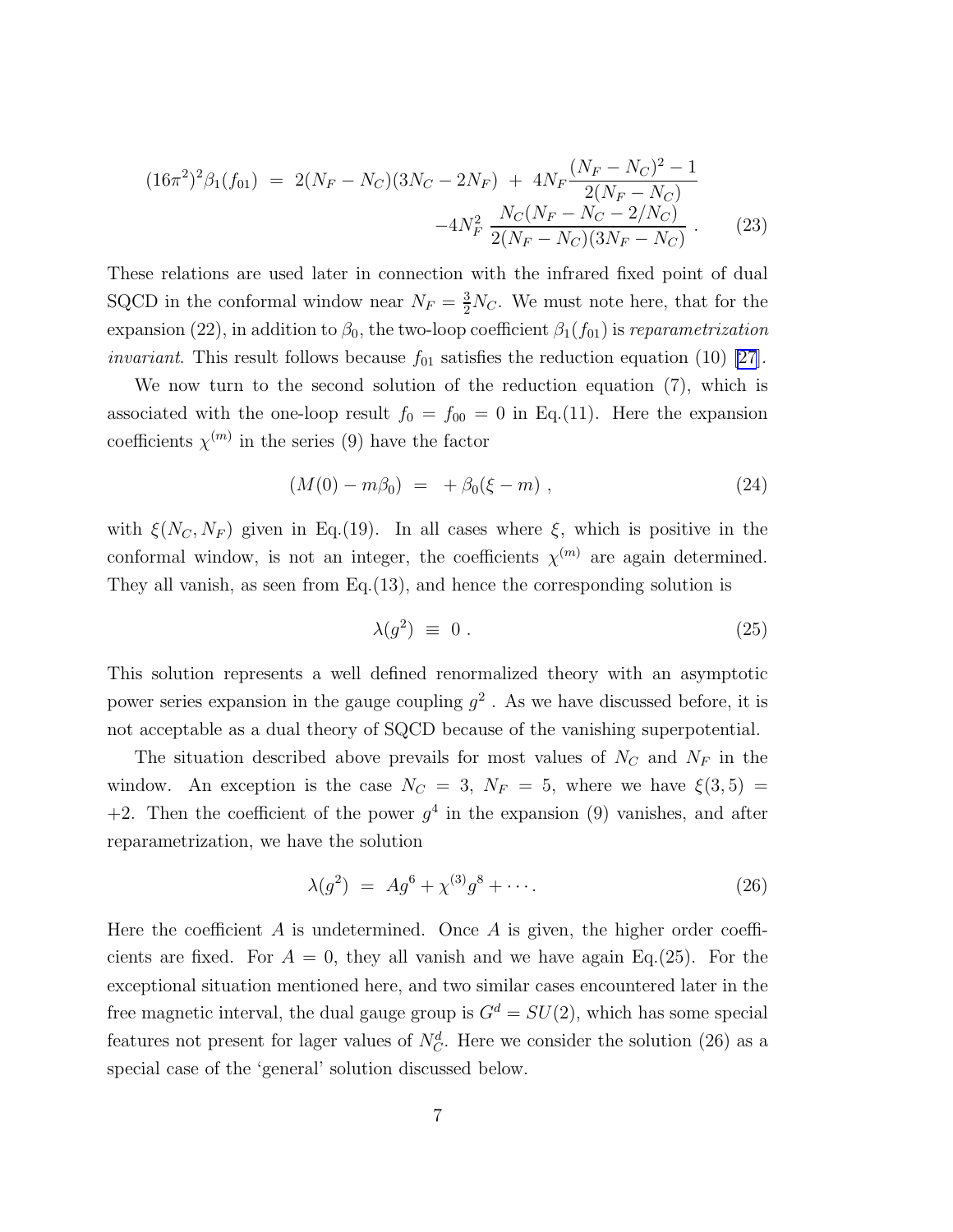It remains to discuss the 'general' [\[24, 27\]](#page-16-0) solutions of the reduction equation in the conformal window. They generally involve non-integer powers of  $g^2$ . Trying an Ansatz of this kind, we see that there are no such solutions associated with  $f^0 = f_{01}$ in Eq.(11). On the other hand, for  $f^0 = f_{00} = 0$ , we have a solution of the form

$$
\lambda(g^2) = Bg^{2+2\xi} + \cdots,\tag{27}
$$

where  $\xi$  is again given by Eq.(19). It is non-integer in the window, at least for  $N_C < 16$ . An exeption is the case  $N_C = 3$ ,  $N_F = 5$  discussed above, where the dual gauge group is  $SU(2)$ . Higher order terms are of the form  $(g^2)^{n\xi+m}$ , with appropriate distinct powers. The coefficient  $B$  is undetermined. If  $B$  is fixed, the coefficients of the higher terms are also determined, and they vanish if  $B = 0$ .

It is important to realize, that the two coupling parameters of the original version of the dual theory are reflected, in the set of solutions for the reduction equations, in the free coefficient B of the 'general' solution  $(27)$  and the reaining primary coupling g. Within the set of solutions, the power series  $\lambda(g^2) = g^2 f_{01}$  stand out as being appropriate for duality. The other power series solution  $\lambda(g^2) \equiv 0$  is excluded. The 'general' solution is associated with this forbidden solution, since both approach each other asymptotically. For these reasons, and because of the lack of standard asymptotic power series expansions for the Green's functions, we do not consider theories involving the 'general' solution as appropriate duals to SQCD. 5

Since  $\xi > 0$  in the window, the Yukawa coupling in (27) vanishes faster than  $g^2$ , paticularly near the lower end of the widow considered here, where  $\xi$  becomes very large. This behavior would have implications for the infrared fixed-point, as will be discussed below.

We conclude that, in the conformal window, the solution  $\lambda(g^2) = g^2 f_{01}$  represents the unique and isolated one-coupling theory which is dual to SQCD. It is isolated or 'unstable' [\[27\]](#page-16-0), because there are no other solutions approaching it for  $g^2 \to 0$ .

<sup>&</sup>lt;sup>5</sup>Although they would not be appropriate for dual theories with renormalized asymptotic expansions, one may ask about the possibility of other 'general' solutions of the reduction equation, which do not approach the power series  $(21)$  or  $(25)$ . If such solutions should exist, they would require more explicite, non-asymptotic knowledge of the  $\beta$ -functions. However, one can use the theorems of Ljapunov [\[28](#page-16-0)], as generalized by Malkin[[29\]](#page-16-0), in order to obtain information about the possible existence of such solutions on the basis of the linear part of the differential equation [[30, 27\]](#page-16-0). In a finite neighborhood of the origin, no solutions of this kind are expected for the theories considered here. Stability or instability of the solutions (21) and (25), with  $f(g^2)$  approaching  $f^0$ , is determined by the positive or negative sign of  $\beta_0^{-1}M(\hat{f}^0)$  respectively, as has been discussed above.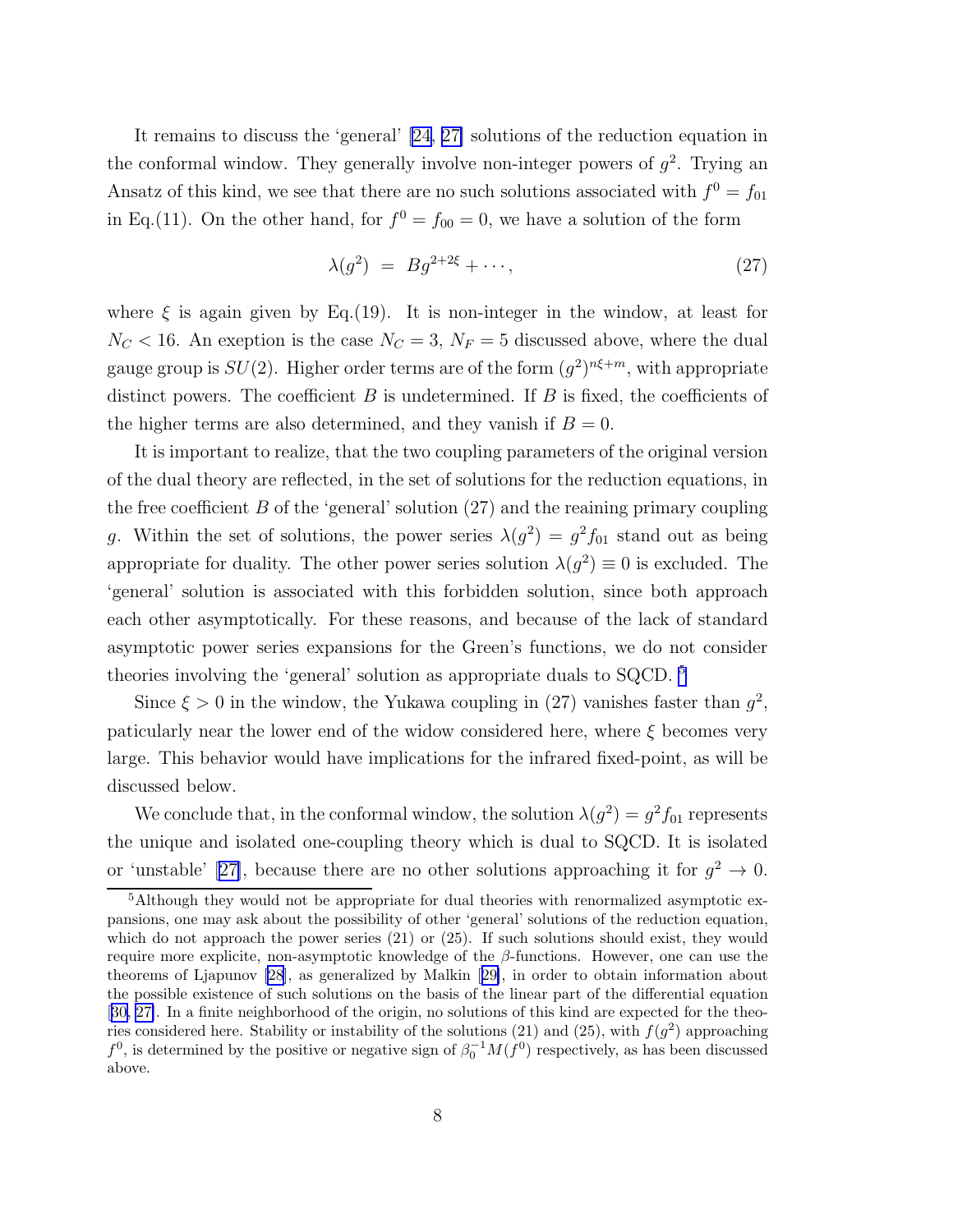The theory has an asymptotic power series expansion, and the one-loop character of the anomalies is preserved.

## Infrared Fixed-Points

Since a very long time, it is well known that QCD and SQCD appear to have non-trivial infrared fixed points for values of  $N_F$  near the point where asymptotic freedom is lost [\[31\]](#page-16-0). We are interested in possible fixed points in the window  $\frac{3}{2}N_C$  <  $N_F$  <  $3N_C$  for the two theories considered here, which are dual to each other. Very near the point  $N_F = 3N_C$ , approaching from below, the electric theory is weakly coupled at large distances, and we may use the one- and two-loop β-function coefficients in Eq.(2) to find

$$
\beta_e(g_e^{*2}) = 0 \quad \text{for} \quad \frac{g_e^{*2}}{16\pi^2} \approx \frac{3N_C - N_F}{6(N_C^2 - 1)} \,. \tag{28}
$$

As mentioned, we have assumed that  $(3N_C - N_F)$  is positive and sufficiently small compared to  $N_C$  in order to get a small value of  $g_e^{*2}/16\pi^2$ . We have neglected here all higher order terms in  $g_e^{*2}$ , and evaluated the coefficient of  $(3N_C - N_F)$  at  $N_F = 3N_C$ .

At the other end of the window, very near the point  $N_F = \frac{3}{2}N_C$ , the magnetic theory is weakly coupled in the infrared. We can use the unique reduced theory, as defined by Eq.(21), in order to obtain the fixed point there. With the  $\beta$ -function coefficients in Eqs.(5) and (23), we find

$$
\beta(g^{*2}) = 0 \quad \text{for} \quad \frac{g^{*2}}{16\pi^2} \approx \frac{7}{3} \frac{N_F - \frac{3}{2}N_C}{\frac{N_C^2}{4} - 1} \,, \tag{29}
$$

with assumptions analogous to those described above, but now referring to  $(N_F \frac{3}{2}N_C$ ). Certainly, larger values of  $N_C$  are needed for this approximation to be useful.

It is relevant here, and has been pointed out before, that the two-loop coefficient  $\beta_1(f_{01})$  is reparametrization invariant [\[27\]](#page-16-0), as is  $\beta_0$ .

Theimportant proposal by Seiberg [[4, 5\]](#page-14-0) is, that for given values of  $N_c$  and  $N_F$ in the conformal window, the electric and the magnetic theories flow to the same fixed point. For example, near the lower end of the window, with  $N_F$  near  $\frac{3}{2}N_C$ , the magnetic theory is weakly coupled in the infrared, and we find that a fixed point is present. In contrast, the electric theory is strongly coupled there. Since both theories should be the same at the fixed point, we can obtain information about the electric theory by using the weakly coupled magnetic dual.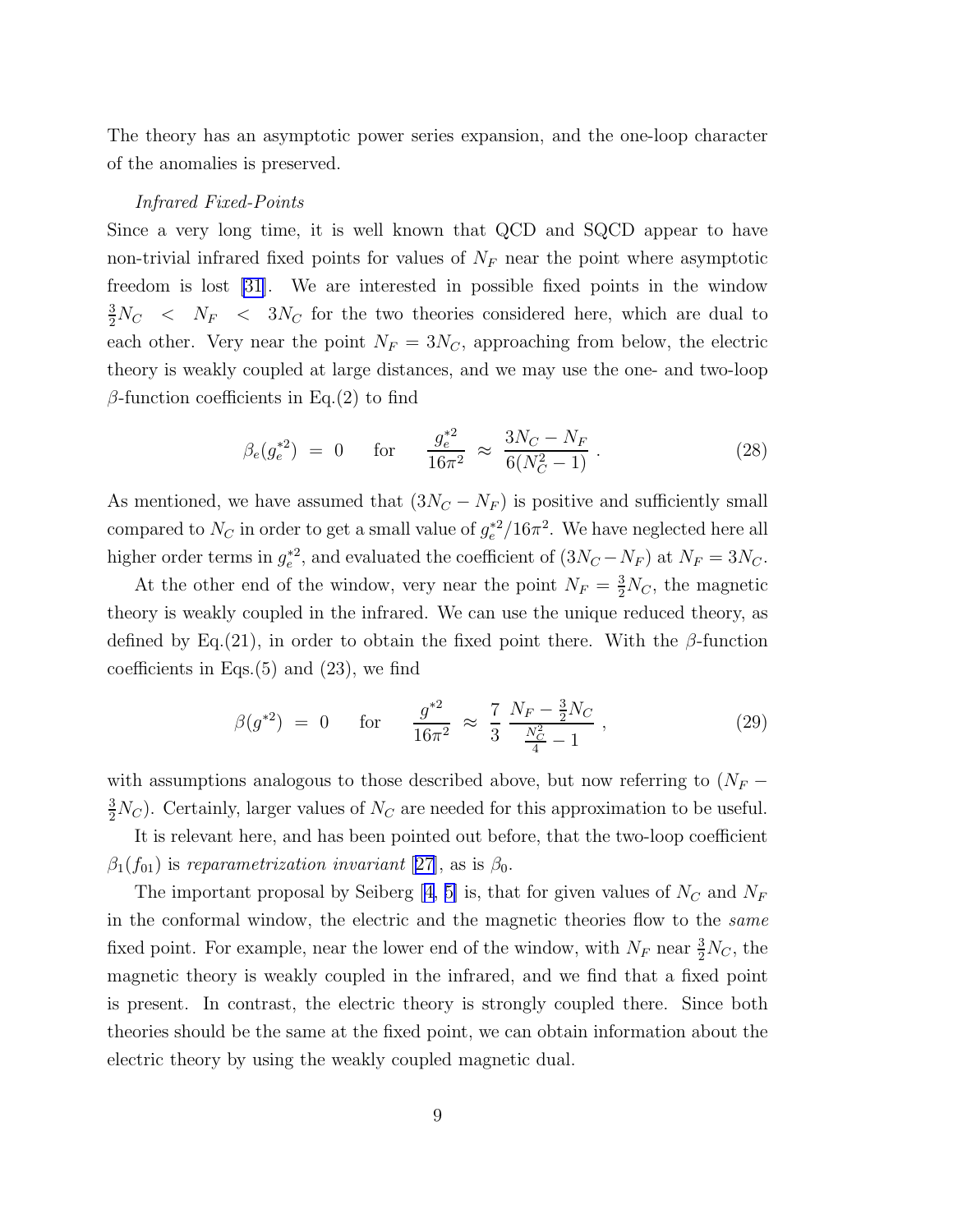Although we did not consider the 'general' solution (27) to be appropriate for the dual theory, it may be of interest to note, that with this solution, as well as with the exceptional solution (26), the corresponding reduced theories flow to fixed points which are different from those of the theory with  $\lambda(g^2) = g^2 f_{01}$ . For  $(N_F/N_C - 3/2)$ sufficiently small, where we can obtain a crude estimate, these fixed points are more near to the the Coulomb phase fixed point of the theory with  $\lambda(g^2) \equiv 0$ .

 $N_F > 3N_C$ 

We add here some remarks about the region above the window. For these values of  $N_F$ , the magnetic theory is asymtotically free at small distances. We again have  $f_{01} > 0$  and  $\xi > 0$ , as seen from Eqs.(12) and (19). The results of the reduction method are the same as in the conformal window discussed above, with the reparametrized power series solution given in Eq.(21) representing the dual oneparameter theory. In contrast to the situation at the lower end of the conformal window, for the larger values of  $N_F$  considered here, the magnetic theory is strongly coupled, and the spectrum of the theory is that of the electric Lagrangian. It is the electric theory which is infrared free in the region of  $N_F$  considered here.

#### 4. Free Magnetic Phase

The free magnetic phase is the interval  $N_C + 2 \leq N_F < \frac{3}{2}N_C$ . It is nonempty for  $N_C > 4$ , which we assume in the following. For convenience, we consider first  $N_F > N_C + 2$ , leaving the boundary case for later. The electric theory is asymptotically free at small distances, but strongly coupled otherwise, while the magnetic theory is infrared free. Hence, at low energies, the spectrum of the theory is that of the magnetic Lagrangian. Although, in view of the lack of asymptotic freedom at small distances, the theory may not exist as a strictly local field theory, it can be considered as a large distance limit of an appropriate brane construction in superstring theory, which can also reaffirm duality[[32\]](#page-16-0). The same remarks apply to the electric theory discussed above in the region  $N_F > 3N_C$ .

For the reduction of the free magnetic theory, we consider again the asymptotic expansion for  $g^2 \to 0$ . Now however, this limit corresponds to an approach to the trivial infrared fixed point. The solutions of the reduction equation are similar to those we have discussed above in the conformal window. The important change is, that the function  $\xi(N_C, N_F)$  defined in Eq.(19) is now negative, while the coefficient  $f_{01}(N_C, N_F)$  in Eq.(12) remains positive, as required by the reality condition for the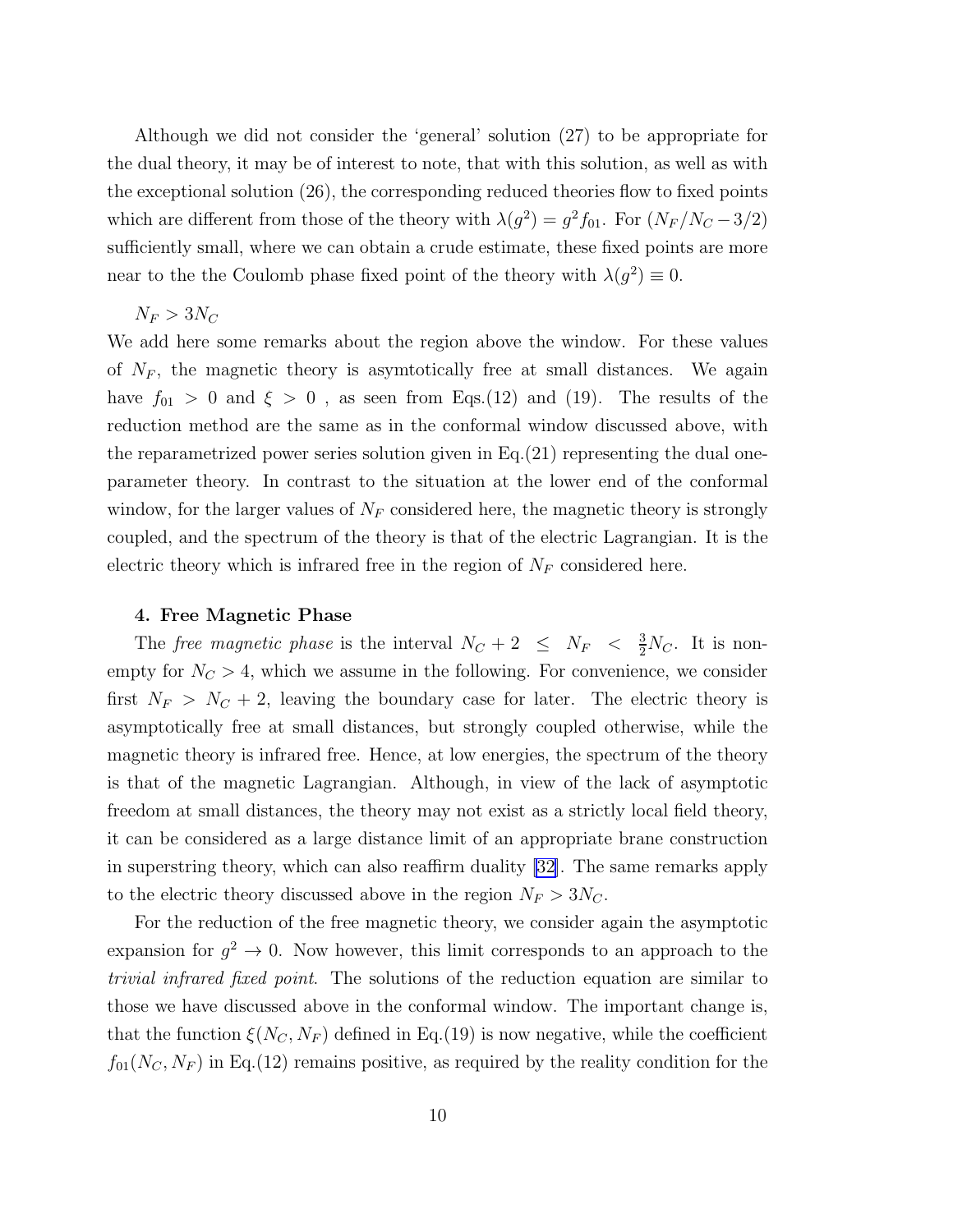superpotential (3). Consider first the power series solution in Eq.(9) associated with the one-loop coefficient  $f_{01}$  from Eq.(11). In calculating the expansion coefficients  $\chi^{(m)}$  using Eq.(13), we now have the factor

$$
(M(f_{01}) - m\beta_0) = -\beta_0(\xi + m) , \qquad (30)
$$

which could possibly vanish. But inspection of  $\xi(N_C, N_F)$  given in Eq.(19) shows, that it is not a negative integer in the free magnetic region considered here, at least for  $N_C < 16$ . Hence we have again a well determined power series solution. Using the regular reparametrizations (20), it can be transformed into the simple form given in Eq.(21):  $\lambda(g^2) = g^2 f_{01}$ .

With the other solution of the one-loop eugation,  $f^0 = f_{00} = 0$ , we find for the coefficient of  $\chi^{(m)}$  in Eq.(13)

$$
(M(0) - m\beta_0) = -\beta_0(-\xi + m) , \qquad (31)
$$

which cannot vanish since  $\xi < 0$  in the free magnetic region. Hence all the coefficients  $\chi^{(m)}$  are determined, and it follows from Eq. (13) that they all vanish, so that the solution  $\lambda(g^2) \equiv 0$  is obtained. As we have pointed out before, because the presence of the superpotential (3) is required, this solution cannot be used as the magnetic theory.

We finally consider the 'general' solution of the reduction equation for the free magnetic region. It is easily seen to be of the form

$$
\lambda(g^2) = g^2 f_{01} + C g^{2+2|\xi|} + \cdots, \qquad (32)
$$

with an undetermined coefficient C and  $|\xi| > 1$ . In Eq.(32), we have implied a reparametrization transformation in order remove possible integer powers below the C-term. Higher order terms involve distinct powers of the form  $(g^2)^{n|\xi|+m}$  with appropriate integers  $n$  and  $m$ . Their coefficients are determined once  $C$  is fixed, and the choice  $C = 0$  leads back to the solution (21). In contrast to the situation in the conformal window, we see that here the power series solution (21) is stable in the sense that the general solution (32) approaches it near  $g^2 = 0$ . On the other hand, the null solution (25) is isolated or unstable.

As we have discussed in the case of the conformal window, the 'general' solution (32) would not give rise to a dual theory with a renormalized asymptotic power series expansion. Cosequently. there remains the special power series solution (21)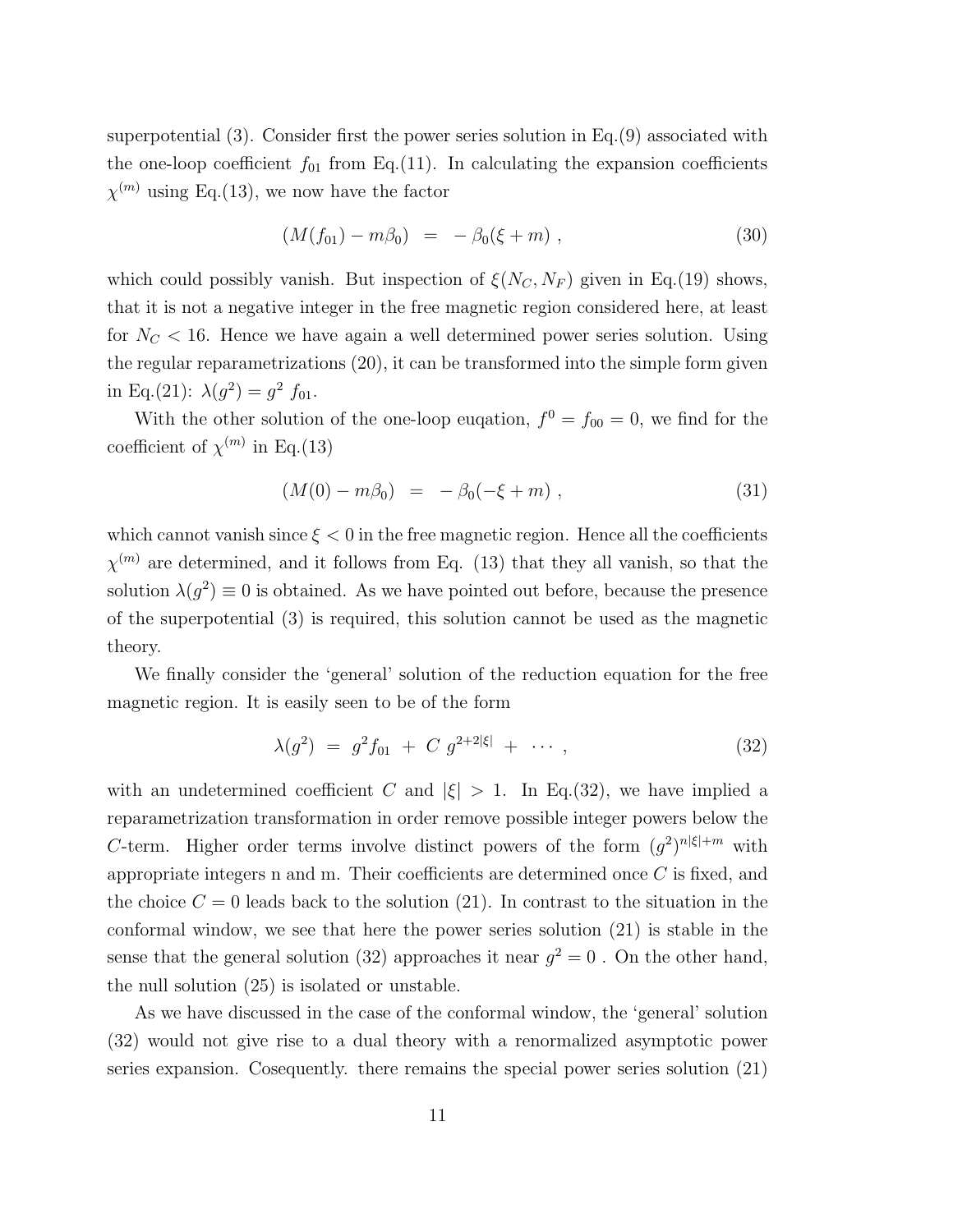which should be used as the magnetic theory in the free magnetic region considered. The one-loop character of the matching conditions is certainly valid for this solution. In addition, it connects with the solution appropriate for the conformal window.

It remains to mention the boundary case  $N_F = N_C + 2$ . It still belongs to the free magnetic phase provided  $N_C > 4$ , so that  $N_C + 2 < \frac{3}{2}N_C$ . The magnetic gauge group  $G<sup>d</sup>$  is  $SU(2)$ , and there is some extra flavor symmetry.

For  $N_F = N_C + 2$ , the results of the reduction method are essentially the same as described above for the free magnetic region with  $N_F > N + 2$ . There are two exceptions for the power series solution (9) with  $f^0 = f_{01}$ , namely  $N_C = 5$  and  $N_C = 7$ . For these cases the corresponding coefficients of  $\chi^{(m)}$  in Eq.(13) vanish, because

$$
\xi(N_C, N_F = N_C + 2) = -1 - \frac{3}{N_C - 4} \tag{33}
$$

implies that  $\xi(5, 7) = -4$  as well as  $\xi(7, 9) = -2$ . For these values of  $N_C$ , we do not have the completely determined special solution (21) because of the undefined coefficient in the expansion (9). Rather there are the expressions

$$
\lambda(g^2) = g^2 f_{01} + D g^{2+2|\xi|} + \cdots, \qquad (34)
$$

with  $|\xi| = 4$  and  $|\xi| = 2$  respectively. As in general solutions considered earlier, the coefficient  $D$  is undetermined, and all later terms are fixed once  $D$  is given, or vanish if we choose  $D = 0$ . The three exceptional cases we have encountered, all have  $G^d = SU(2)$  as the dual gauge group, and there are special features we plan to discuss elsewhere.

For smaller values of  $N_F$ , like  $N_F = N_C + 1$ ,  $N_C$ , there is no dual magnetic gauge theory. The spectrum is described by gauge invariant fields, massles baryons and mesons, which are then the elementary magnetic quanta.

$$
N_F = \frac{3}{2} N_C
$$

At this important transition point of the magnetic theory we have  $\beta_0 = 0$ , so that the function  $\xi(N_C, N_F)$ , given in Eq.(19), is not defined. There are no general solutions, and we have only the two power series solutions, which can be brought into the forms (21) and (25) respectively. Again then the solution (21):  $\lambda(g^2) = g^2 f_{01}$  is the only choice for the magnetic theory. Here the coefficient  $f_{01}$ , as defined in Eq.(12), is given by

$$
f_{01}(N_C, N_F = \frac{3}{2}N_C) = \frac{2}{7}(1 - \frac{4}{N_C^2}).
$$
\n(35)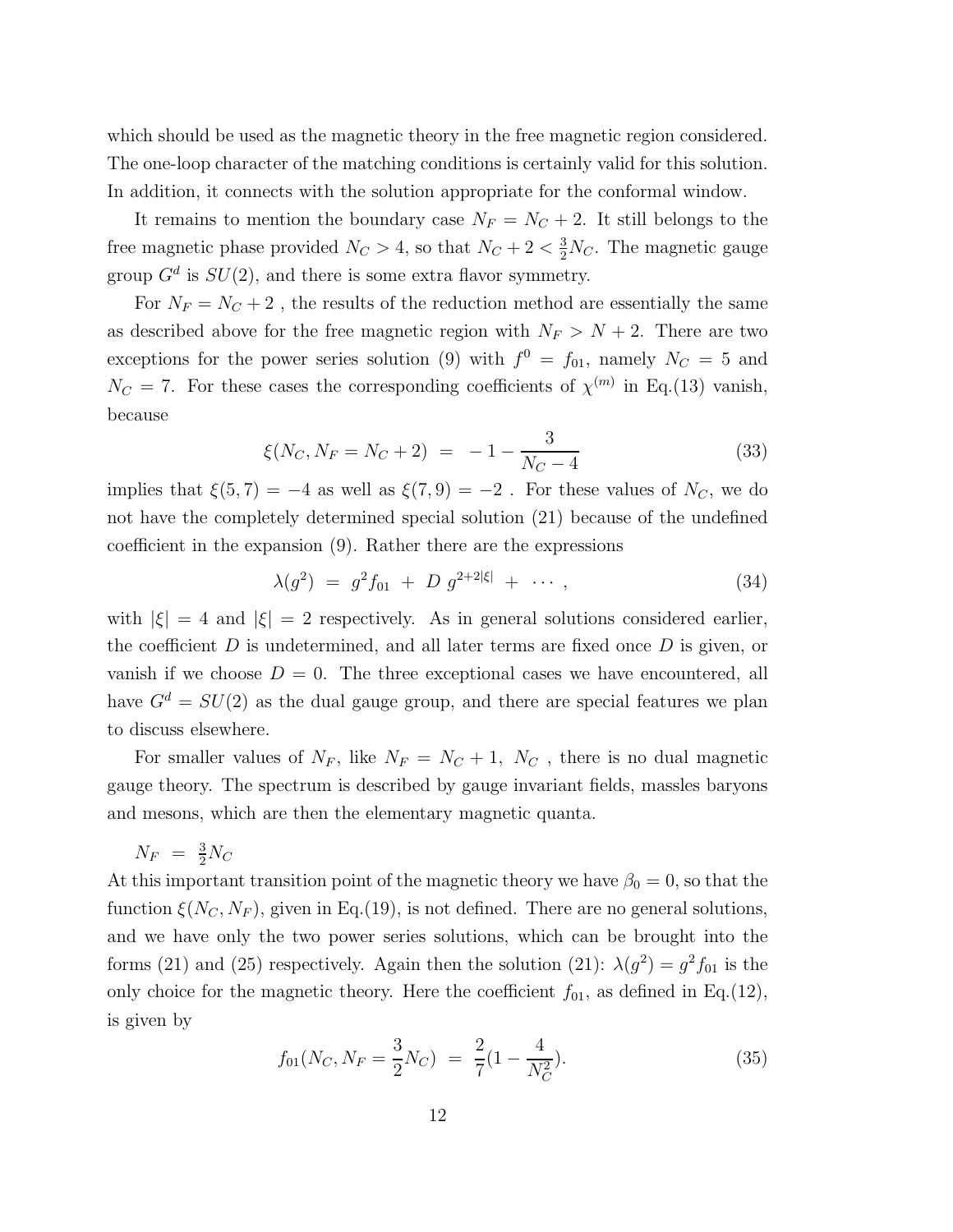We have assumed  $N_C > 2$  throughout.

### 5. Conclusions

We summerize the results of the reduction method:

In the *conformal window*  $\frac{3}{2}N_C$  <  $N_F$  <  $3N_C$ , at the transition point  $N_F$  =  $\frac{3}{2}N_C$ , as well as for  $N_F > 3N_C$ , we have the unique and isolated power series solution (21):  $\lambda(g^2) = g^2 f_{01}(N_C, N_F)$ , which is valid to all orders in the asymptotic expansion in  $g^2$ . Only possible contributions which vanish exponentially or faster are not written. It is the appropriate solution for the dual magnetic theory associated with SQCD .

The same solution exists for the *free magnetic region*  $N_C + 2 \le N_F < \frac{3}{2}N_C$ . There this solution is accompanied by a 'general' solution, which approaches it for  $g^2 \to 0$ . Except for the two special cases mentioned, the general solution has noninteger powers and a free parameter. Since we want the magnetic theory to have asymptotic power series expansions for the Green's functions, we select the solution (21), which then defines this theory for all  $N_F > N_C + 2$ . With the exception of two values of  $N_C$ , we can also include the boundary case  $N_F = N_C + 2$ . In the free magnetic region, the asymptotic expansion is a long distance expansion, because the magnetic theory is infrared-free, while in the conformal window and above, we have asymptotic freedom at small distances.

## ACKNOWLEDGMENTS

I would like to thank Jisuke Kubo, Klaus Sibold and Wolfhart Zimmermann for very useful discussions. It is a pleasure to thank Wolfhart Zimmermann, and the theory group of the Max Planck Institut für Physik, - Werner Heisenberg Institut -, for their kind hospitality in M¨unchen. This work has been supported in part by the National Science Foundation, grant PHY 9600697.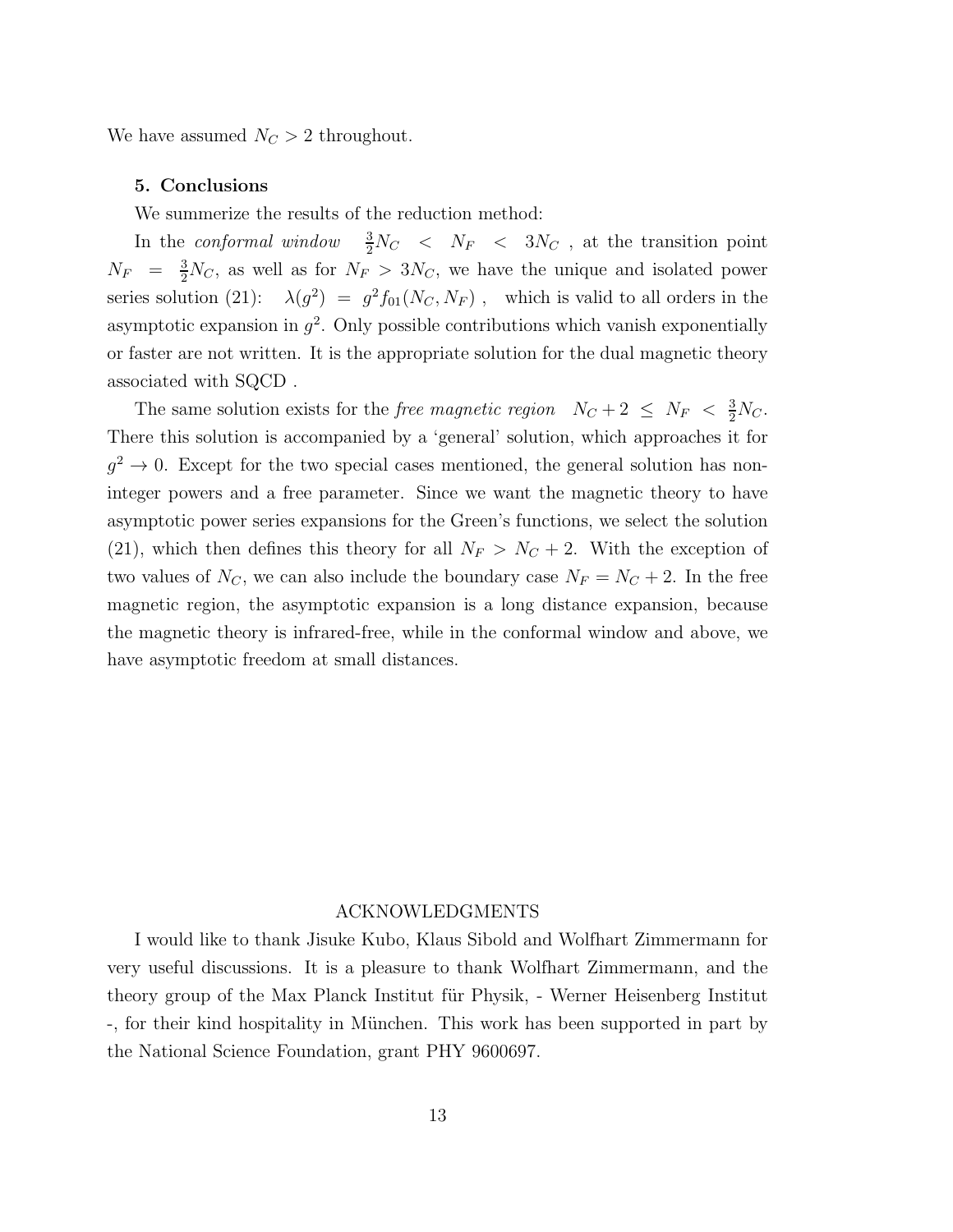# <span id="page-14-0"></span>References

- [1] R. Oehme, Phys. Lett. B399, 67 (1997).
- [2] R. Oehme, 'Supercovergence, Confinement and Duality', (Talk presented at the International Workshop on High Energy Physics, Novy Svit, Crimea, September 1995), Proceedings, edited by G.V. Bugrij and L. Jenkovsky (Bogoliubov Institute, Kiev, 1995) pp. 107-116; [hep-th/9511014](http://arxiv.org/abs/hep-th/9511014).
- [3] N. Seiberg and E. Witten, Nucl. Phys. B426, 19 (1994) ; ibid. B431, 484 (1994).
- [4] N. Seiberg, Phys. Rev. **D49**, 6857 (1994).
- [5] N. Seiberg, Nucl. Phys. **B435**, 129 (1995).
- [6] R. Oehme, Phys. Rev. D42, 4209 (1990); Phys. Lett. B155, 60 (1987).
- [7] R. Oehme, Phys. Lett. B232, 489 (1989).
- [8] R. Oehme, 'Superconvergence, Supersymmetry and Conformal Invariance', in Leite Lopes Festschrift, edited by N. Fleury, S. Joffily, J. A. M. Simões, and A. Troper (World Scientific, Singapore, 1988) pp. 443 - 457; University of Tokyo Report UT 527 (1988).
- [9] R. Oehme and W. Zimmermann, Phys. Rev. D21, 474, 1661 (1980).
- [10] R. Oehme, Phys. Lett. B252, 641 (1990).
- [11] R. Oehme and W. Xu, Phys. Lett. B333, 172 (1994); ibid. B384, 269 (1996).
- [12] K. Nishijima, Prog. Theor. Phys. 75, 22 (1986), Nucl. Phys. B238, 601 (1984); K. Nishijima in Symmetry in Nature, Festschrift for Luigi A. Radicati di Brozolo (Scuola Normale Superiore, Pisa, 1989) pp. 627-655.
- [13] K. Nishijima, Prog. Theor. Phys. 77, 1053 (1987).
- [14] R. Oehme and W. Zimmermann, Max Planck Institut Report MPT-PAE/Pth 60/82 (1982), Commun. Math. Phys. 97, 569 (1985); R. Oehme, K. Sibold and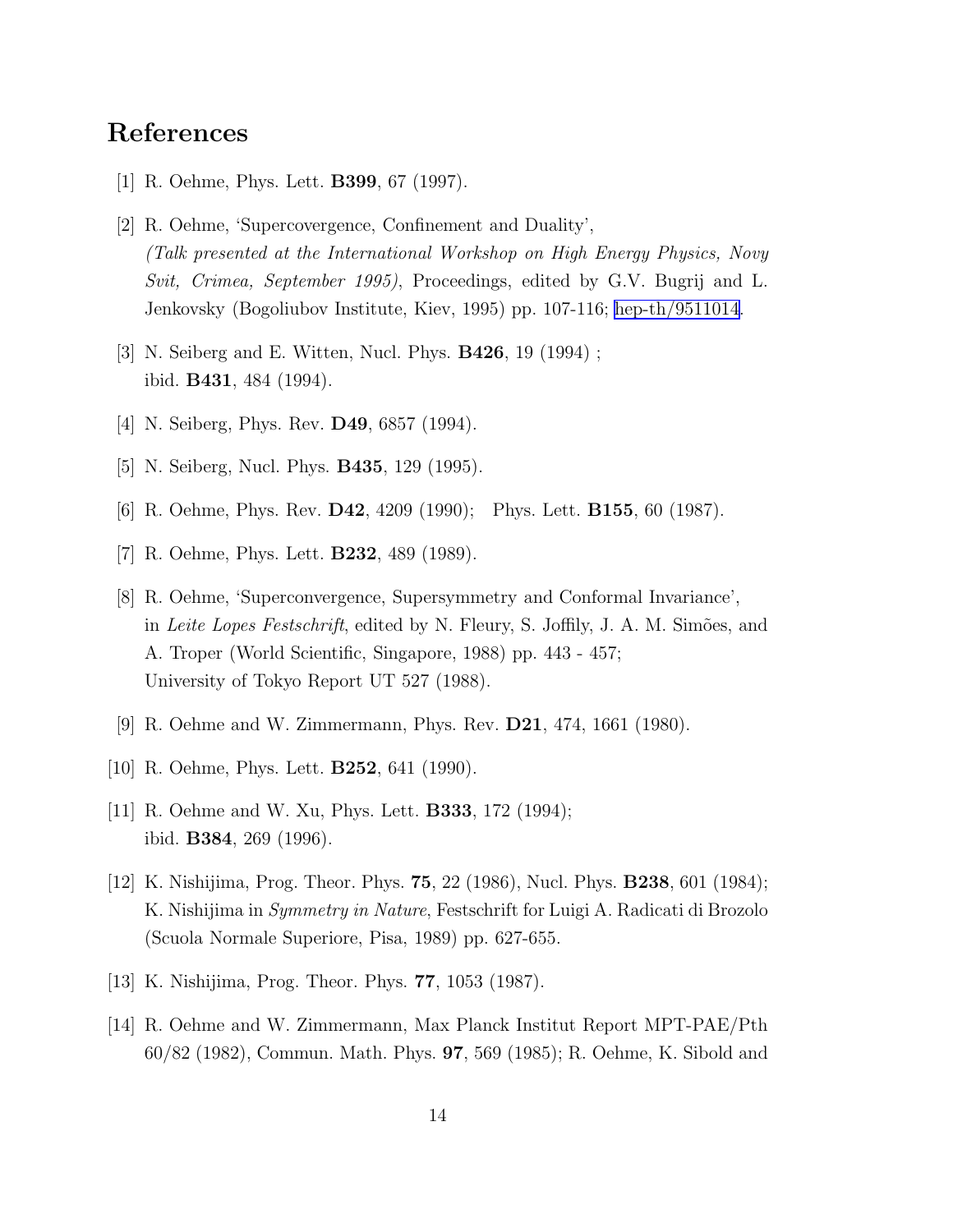<span id="page-15-0"></span>W. Zimmermann, Phys. Lett. B147, 115 (1984); W. Zimmermann, Commun. Math. Phys. 97, 211 (1985); R. Oehme, K. Sibold and W. Zimmermann, Phys. Lett. B153, 142 (1985); R. Oehme, Prog. Theor. Phys. Suppl. 86, 215 (1986).

- [15] R. Oehme, 'Reduction of Coupling Parameters', (Plenary talk at the XVIIIth International Workshop on High Energy Physics and Field Theory, June 1995, Moscow-Protvino, Russia), Proceedings, edited by V.A. Petrov, A.P. Samokhin and R.N. Rogalyov, pp. 251-270; [hep](http://arxiv.org/abs/hep-th/9511006)[th/9511006.](http://arxiv.org/abs/hep-th/9511006)
- [16] W. Zimmermann, 'Reduction in the Number of Coupling Parameters', (Talk given at the Ninth John Hopkins Workshop on Current Problems in High Energy Particle Theory, June 1985), MPI-PAE/P-Th 44/85 .
- [17] R. Oehme, (in preparation).
- [18] M. Tachibana, Phys. Rev. D58, 045015 (1998).
- [19] D. Kutasov, Phys. Lett. **B351**, 230 (1995); D. Kutasov and A Schwimmer, Phys. Lett. B354, 315 (1995); K. Intriligator, R. Leigh and M. Strassler, Nucl. Phys. B456, 567 (1995).
- [20] A. Karsch, D. Lüst and G. Zoupanos, Phys. Lett. **B430**, 254 (1998); A. Karsch, D. Lüst and G. Zoupanos, [hep-th/9711157;](http://arxiv.org/abs/hep-th/9711157) A. Karsch, T. Kobayashi, J. Kubo and G. Zoupanos, [hep-th/9808178.](http://arxiv.org/abs/hep-th/9808178)
- [21] K. Intriligator and N. Seiberg, Nucl. Phys. Proc. Suppl. BC45, 1 (1996), Nucl. Phys. B444, 125 (1995).
- [22] D.R.T. Jones, Nucl. Phys. B87, 127 (1975); R. Barbieri et al., Phys. Lett. B115, 212 (1982); A.J. Parkes and P.C. West, Nucl. Phys. B256, 340 (1985); P. West, Phys. Lett. B137, 371 (1984); D.R.T. Jones and L. Mezincescu, Phys. Lett. B136, 293 (1984); I.I. Kogan, M. Shifman, and A. Vainstein, Phys. Rev. D53, 4526 (1996).
- [23] R. Oehme, 'The Method of the Reduction of Couplings' , (Talk presented at the Ringberg Symposium on Quantum Field Theory, Ringberg Castle, Tegernsee, June 1998), Proceedings, edited by P. Breitenlohner and D. Maison; (in preparation).